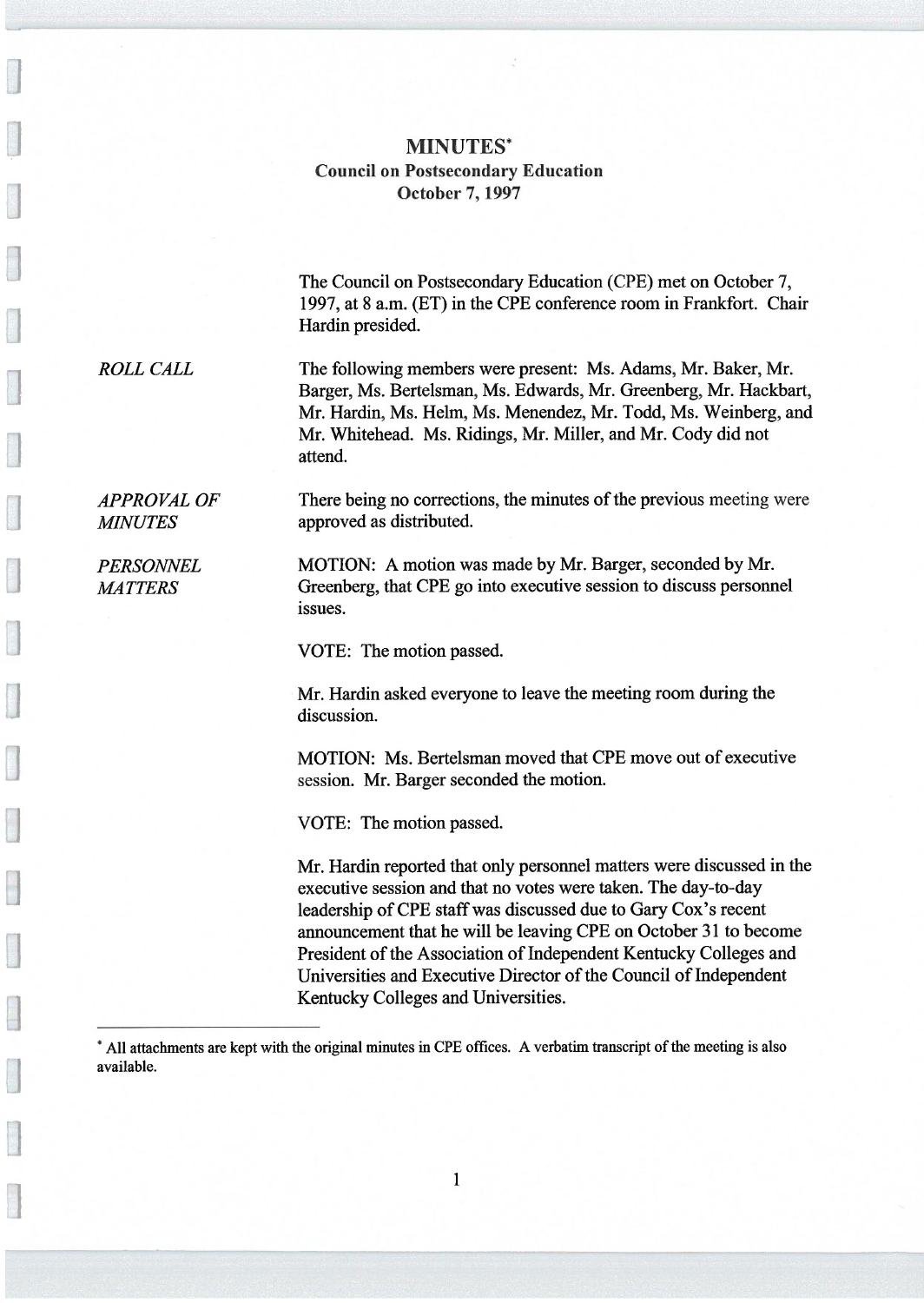MOTION: Mr. Greenberg moved that Ken Walker be appointed Chief Operating Officer and Jim Ramsey be appointed Special Assistant to the Chair. The Chair should be authorized to appoint ad hoc committees to support the new agenda of CPE. Mr. Barger seconded the motion.

AD HOC Mr. Hardin will appoint an ad hoc committee to address budget COMMITTEES development including trust fund criteria. This committee will report both to the Quality and Effectiveness Committee (QEC) and the Investments and Incentives Committee (IIC). An ad hoc committee will be appointed to discuss the development of the Commonwealth Virtual University (CVU) and will present a report to the QEC.

VOTE: The motion passed.

PROCESS process.

BUDGET Jim Ramsey and Merl Hackbart led a presentation and discussion DEVELOPMENT about the implications of HB 1 and HB 4 relative to the budget

> Dr. Ramsey outlined Governor Patton's budget priorities and goals for the 1998/2000 biennium. These include maintaining a structurallybalanced budget; increasing the budget reserve trust fund; and, providing an additional \$62 million in the next two years for postsecondary education (above inflationary increases). CPE's shortterm priorities for the next several weeks are: (1) prepare a budget request for both the operating funds for the universities and for capital projects; (2) develop allocation criteria for the 1998 strategic investment and incentive funds; (3) define a process for developing the strategic agenda and strategic implementation plan; (4) develop a plan to work with the Strategic Committee on Postsecondary Education (SCOPE) during the presidential search process; and, (5) set tuition for all postsecondary institutions for the next biennium.

> HB 1 creates six strategic investment and incentive funds —Research Challenge Trust Fund, Regional University Excellence Trust Fund, Technology Initiative Trust Fund, Physical Facilities Trust Fund, Postsecondary Workforce Development Trust Fund, and Student Financial Aid and Advancement Trust Fund. HB 1 provides guidance with regard to which institutions qualify for which of these funds and how the funds are to be distributed among institutions. A major task for CPE is the transition from the previous formula funding model to the design and implementation of the strategic investment funds.

For the current year (1997/98), HB 4 provides \$23 million in base increases and \$15 million for three of the six Strategic Investment Funds (\$6 million for the Research Challenge Trust Fund, \$6 million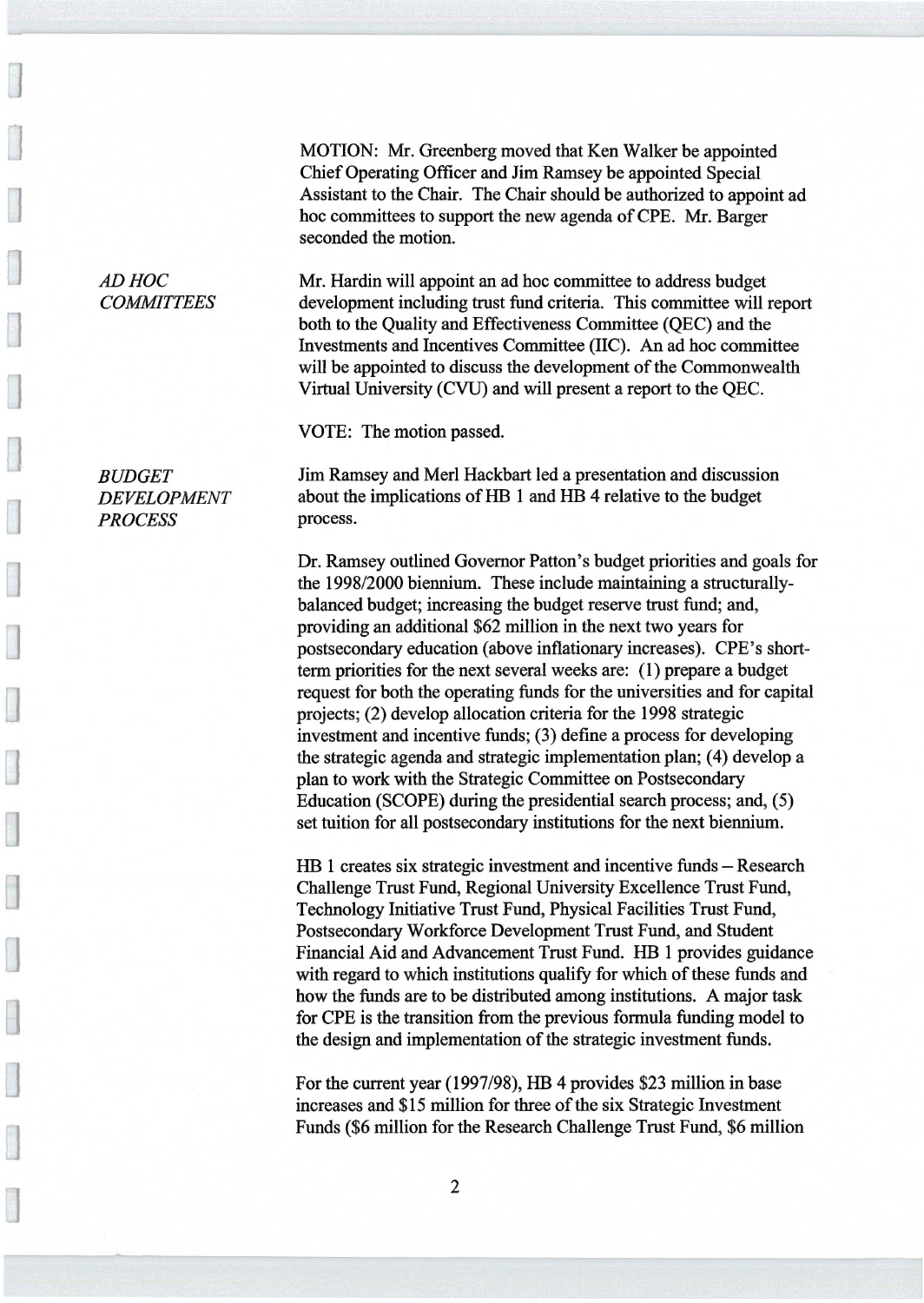for the Regional University Excellence Trust Fund, and \$3 million for the Postsecondary Workforce Development Trust Fund). This \$15 million in new money for fiscal year 1998 will be retained for 1999, and an additional \$32 million will be added to the various funds. These funds will be retained, and an additional \$30 million will be added for fiscal year 2000. By fiscal year 2000, an additional \$100 million will have been appropriated to postsecondary education.

Dr. Ramsey said that the tenor of HB 1 is to change the method for funding postsecondary education and to create funding incentives that encourage certain types of behavior at our institutions. This is important to keep in mind as CPE moves forward with determining allocation criteria for these funds. Other things to consider are the match requirements, nonrecurring versus recurring funds, and an accountability system to ensure that the dollars are used to help accomplish the goals outlined in HB 1.

CPE must set priorities for the funds allocated to the universities for capital projects. Three possible priorities are deferred maintenance, technology-based instruction/Commonwealth Virtual University, and new construction. In 1996, the number one priority was deferred maintenance. The thinking at that time was that our campuses are aging, that they have some very dramatic deferred maintenance needs, and that the state needs to reinvest in our plant and equipment. The 1996 recommendation was that institutions could qualify on a matching basis for either deferred maintenance dollars, dollars for governmental mandates, or dollars for technology. The deferred maintenance recommendation was not included in 1996 in the Governor's budget recommendation, nor was it funded by the General Assembly. CPE employs David Banks as a consulting architect. Mr. Banks has visited every postsecondary institution in the state and will soon submit his report on deferred maintenance needs to CPE members. Regarding the CVU, it is anticipated that start-up costs, nonrecurring costs, and capital costs will be associated with more technology-based instruction and the CVU. Earlier this year the Council recommended six new or renovation-type construction projects to the Capital Planning Advisory Board (CPAB). CPAB has reviewed capital requests from all state agencies and has developed a top twenty priorities list. Dr. Ramsey said that due to the passage of HB 1, CPE is not bound to the six projects submitted to CPAB. In September, CPE asked the institutions to reexamine their capital projects requests, reprioritize the lists in light of HB 1, and resubmit the information to CPE staff.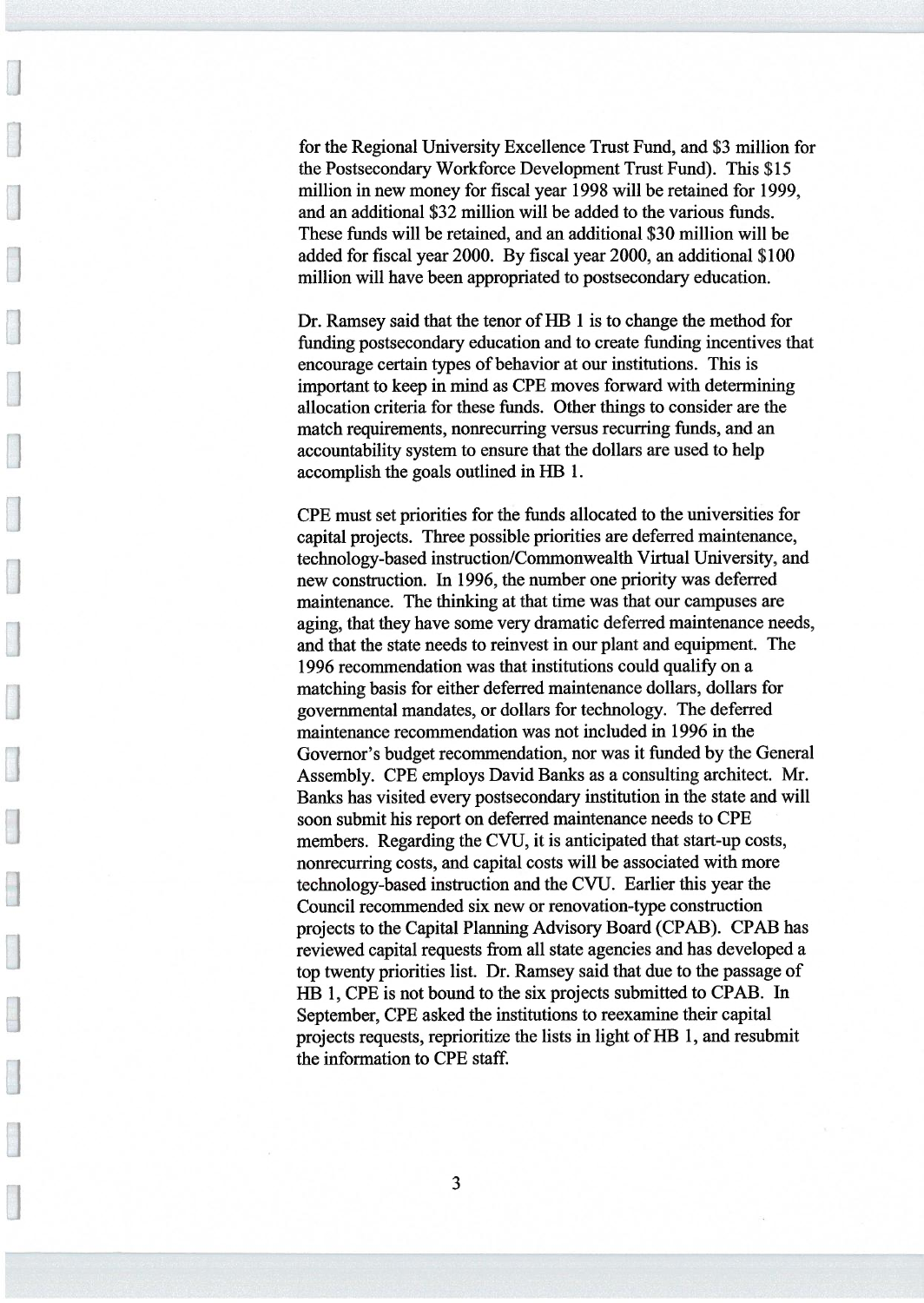Dr. Ramsey called attention to three papers included in the agenda materials which reflect his preliminary thoughts about three issues: (1) strategic incentive and investment fund criteria for fiscal year 1998; (2) strategic incentive and investment fund criteria and related issues for the 1998/2000 biennium; and, (3) postsecondary education capital construction issues for the 1998/2000 biennium. These draft documents are provided for discussion purposes.

(Additional background information is included as Agenda Item C.)

PRIORITYSETTING Aims McGuinness, Senior Associate with the National Center for Higher Education Management Systems in Boulder, Colorado, and primary consultant to the Governor's Task Force on Postsecondary Education, led a broad discussion of postsecondary education reform issues and led CPE members in an exercise to set priorities for the next thirty days and during the legislative session, as well as for ongoing and long-term activities.

(Additional background information is included as Agenda Item D.)

INCENTIVE TRUST Ken Walker called attention to an information item on Incentive Trust FUNDS CRITERIA Funds Criteria. Correspondence is included in the agenda materials from Ron Eaglin, Convener of the Conference of Presidents, and individual presidents concerning the Physical Facilities and the Regional University Excellence Trust Funds.

(Additional background information is included as Agenda Item E.)

President Wethington said that he will provide a response in writing in the next few days on the Research Challenge Trust Fund.

n President Alexander said that the draft provided by Dr. Ramsey is a workable document for the regional universities.

President Funderburk pointed out that endowed professorships should be included for regional universities as well as for the research universities.

Interim President Burch spoke on the CVU. Last November, the Council of Chief Academic Officers (CCAO) was charged by the presidents to begin work on development of a CVU. Many suggestions are included in a draft recently circulated by CCAO.